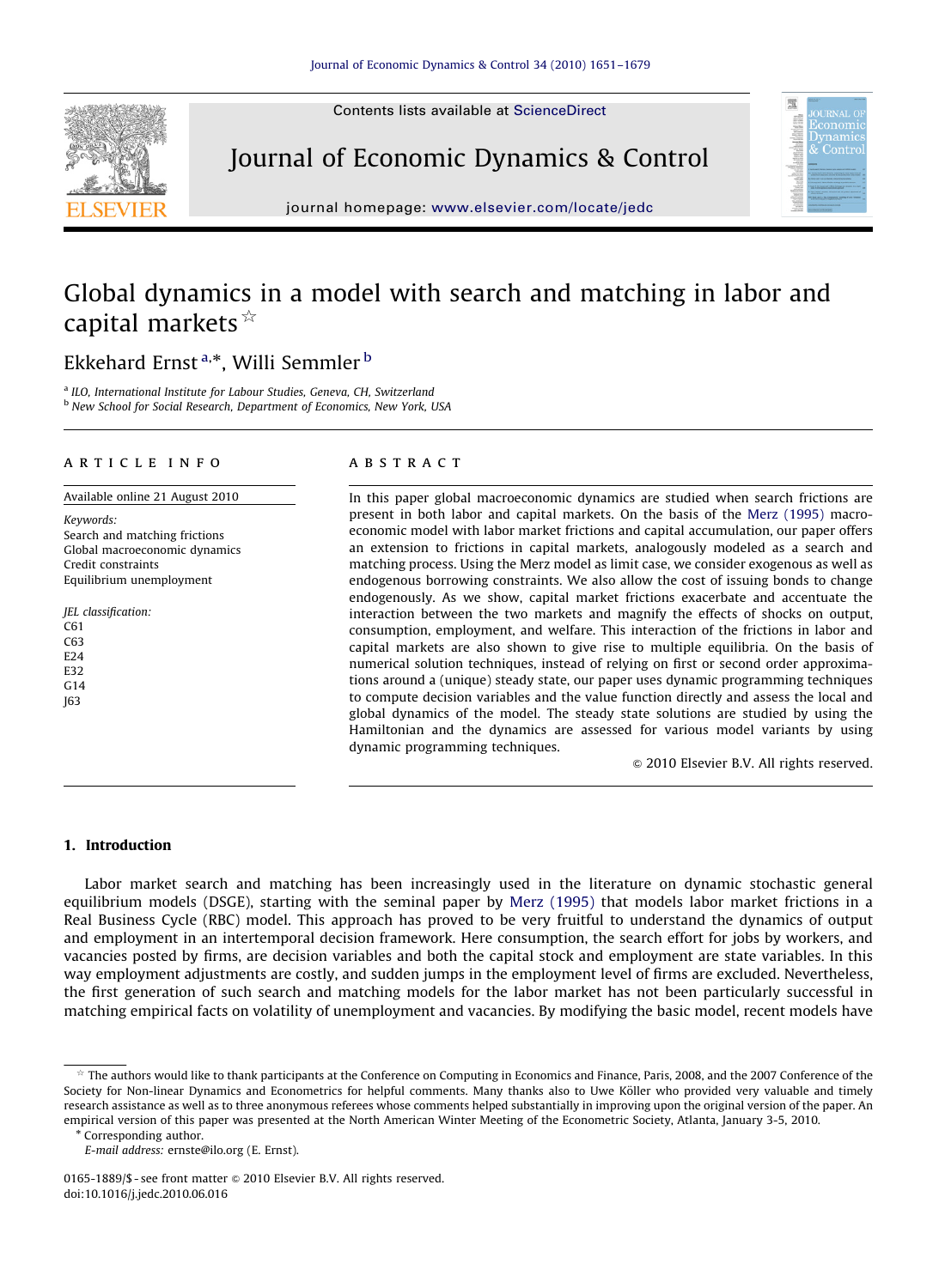performed better in terms of explaining the volatility of unemployment and vacancies (e.g. see [Hagedorn and Manovskii,](#page--1-0)  $2008$ ).<sup>1</sup>

DSGE models have also been extended to include more realistic features of the capital market, such as the financial accelerator. The research on capital markets since the 1980s has pointed out that imperfections and frictions in the capital market prevent supply and demand for financial funds to match easily. Research conducted, for instance, by [Bernanke and](#page--1-0) [Gertler \(1989\)](#page--1-0) or [Stigltiz and Greenwald \(2003\)](#page--1-0) demonstrates that there are informational asymmetries and search efforts involved in obtaining credit that makes capital markets behave markedly different from what has been perceived in standard theory. In particular, capital market borrowing may be subject to constraints and financing costs (such as costs to issue new corporate bonds). Those constraints and costs may be given exogenously (from the point of view of the firm) or endogenously, depending on the financial conditions of the firm, such as its net worth.

One step toward including more realistic features of capital markets has been to model capital markets in analogy to the labor market as a search and matching process, introducing a market for loanable funds in the spirit of the Wicksellian tradition. Due to such search frictions the supply and demand for bonds are not matched completely and savings may be left unused or there may be an excess demand of savings. Models along this line have recently been developed by [Becsi et al. \(2000\),](#page--1-0) [Den Haan et al. \(2003\)](#page--1-0), and [Wasmer and Weil \(2004\).](#page--1-0) Credit constraints for firms are exogenous in these models since firms credit constraints are given through an aggregate search and matching process.

Following this strand of the literature, our model presented here, combines both search and matching in the labor market as well as in the capital market in a model with capital accumulation.<sup>2</sup> Yet, going a step further to reflect the work on imperfect capital markets and the financial accelerator, we endogenize financial market frictions and link them to financial conditions of firms. In this context, frictions arising in search and matching are called exogenous financial frictions (exogenous to the firm). On the other hand the frictions arising from collateralized borrowing will be called endogenous financial frictions, since they arise from endogenous credit constraints of firms. We then show that there are exacerbating and accentuating interactions of the two markets that exert—similar to the financial accelerator theory—strong effects on output, consumption, employment, and welfare. In particular, we demonstrate that multiple equilibria and low level steady states can easily arise in such a framework. In contrast to the labor market search literature, in our approach, financial market frictions can significantly alter the global dynamics and global outcomes, possibly leading to severe financial and real contractions.<sup>3</sup>

In contrast to some recent papers that have used default premia to construct financial accelerator models, we prefer the mechanism of endogenous credit constraints to demonstrate such magnifying mechanism of finance for the real economy. We want to take this as a starting point since the use of default premia in consumption-based macro-economic models is in an early stage and their success is still debated.<sup>4</sup> We can justify the use of endogenous credit constraints instead of default premia in such models, as both yield similar results but models based on credit constraints have a more solid base in the academic literature (see, for instance, Grüne et al., 2008a).

A further innovation of our paper relates to the numerical solution methodology, which attempts to meet the challenges of the particular characteristics and the out-of-steady-state behavior of such models. Typically, when intertemporal decision models are numerically solved, current approaches have used first or second order approximation methods to solve the model around a (unique) steady state.<sup>5</sup> Since in our context the global dynamics needs to be explored we use dynamic programming techniques that allow to better understand the global dynamics of the economy and to account for the possibility of destabilizing mechanisms, bifurcations and multiple steady states.<sup>6</sup> Yet, in order to usefully employ dynamic programming it is helpful to explore steady states by the use of the Hamiltonian and the computed steady states thereby.

The remainder of the paper is organized as follows. In Section 2 some further literature on search and matching in labor and capital markets are discussed. Section 3 presents our numerical solution technique. Section 4 introduces and solves a basic labor market search and matching model, the [Merz \(1995\)](#page--1-0) model. Section 5 adds capital market search and matching in addition to the one on the labor market. Hereby the Merz model is considered the limit case of our extended model variants. Section 6 explores the global dynamics of our model variants by using dynamic programming techniques, assuming that credit constraints are exogenous. Section 7 studies two model variants with endogenous credit frictions, the first with endogenous credit constraints and the second with endogenous bond issuing costs. In both cases financial conditions of firms matter when borrowing from capital markets. A final section concludes the paper.

 $<sup>1</sup>$  Yet those types of models seem to be far from explaining some drift in unemployment or vacancies. For a number of further puzzles that can arise in</sup> this type of models see [Krause and Lubik \(2006, 2008\).](#page--1-0)

 $2$  Note that we follow here the standard practice by using the term financial market "frictions". In contrast, recent research would rather suggest to speak about the magnifying effect of financial intermediation.

<sup>&</sup>lt;sup>3</sup> Financial market frictions not only affect the transmission speed of shocks but also the long-run behavior of the economy.

<sup>&</sup>lt;sup>4</sup> For the use of finance or default premia in those models, see [De Fiore and Tristani \(2008\)](#page--1-0). In most of the literature it is stated that the quantitative effect of the default premia is small.

 $5$  For a more general evaluation of the accuracy of first and second order approximation methods see [Becker et al. \(2007\)](#page--1-0).

<sup>&</sup>lt;sup>6</sup> Along those lines [Brunnermeier and Sannikov \(2009\)](#page--1-0) have recently argued that the destabilizing mechanisms, arising through nonlinearities, cannot be captured by local linearization techniques.